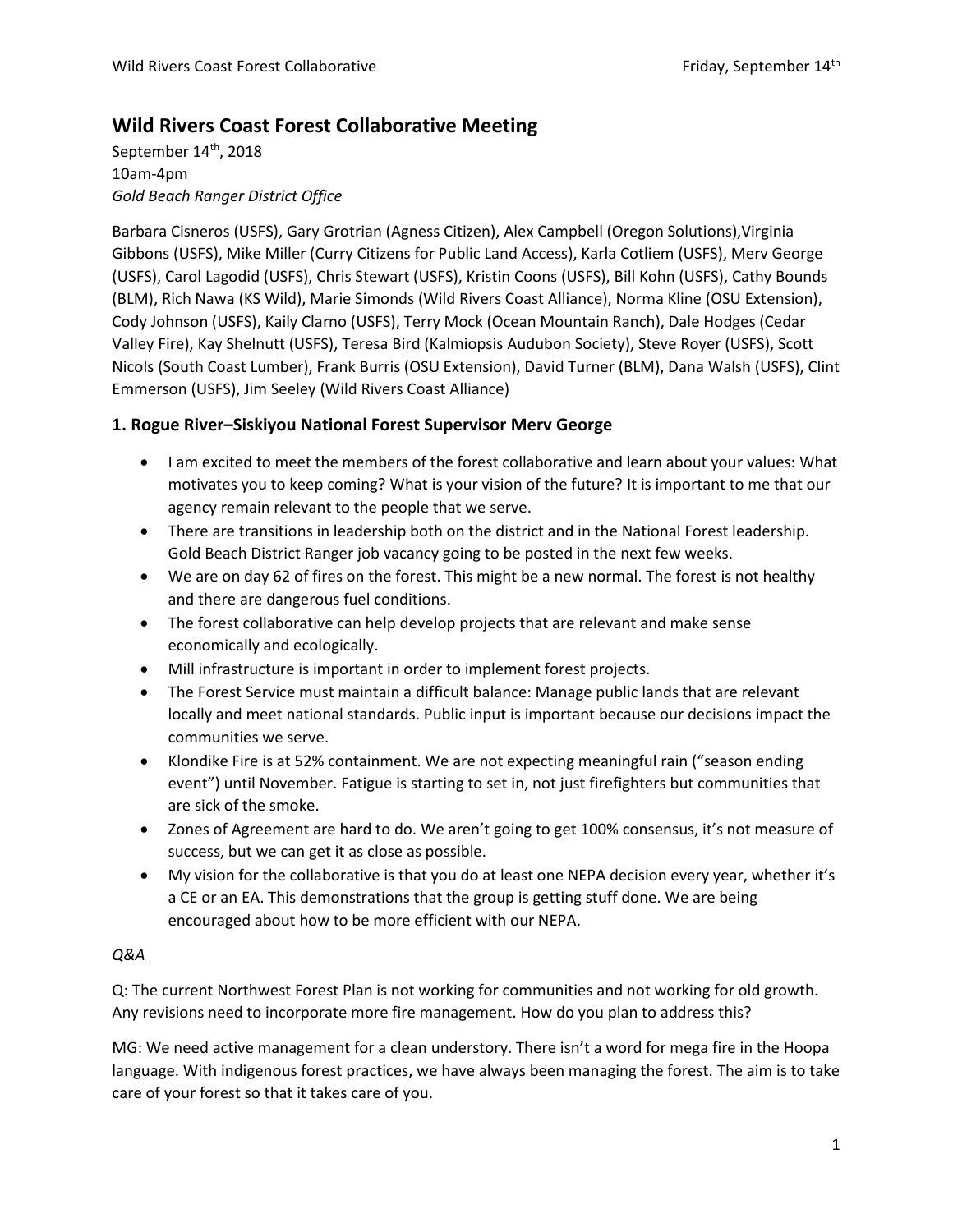Single species management is does not work. The goal should be clean understories achieved through mechanical thinning that is, when appropriate, followed up with prescribed burns.

Q: Does the forest have the financial resources for this strategy?

MG: This is where the collaborative comes in. We can leverage private money to help get work done. This forest, this is seen as a forest that does good work with prescribed burning. We just got \$500k to do more fuels work.

If you have NEPA done your projects are shovel ready, chances of getting funding are much higher.

Q: Could you use Programmatic EA to plan fuels work?

*[Definition: Programmatic Environmental Analysis is when the NEPA analysis addresses a type of project broadly rather than a specific project. For example, a Programmatic EA might address culvert replacements meeting x,y,z requirements across the forest]*

MG: Programmatic EAs are good in some regards, but we still need to do a number of steps specific to each project including surveys, tribal consultations, etc.

### *Comments*

Rich Nawa: KS Wild unequivocally supports active management, but not projects where 200 year old trees are cut. Thousands of acres of fuels treatment, and the research says it is effective 2% per year rather than large treatment.

Jim Seeley: I would like to point out the invasive species work of the Sudden Oak Death Task Force and the Gorse Action Group. We are exploring air curtain burners for managing these issues while also creating biochar and reducing carbon emissions.

# **2. Shasta Agness Landscape Restoration Project**

Barbara Cisneros, NEPA Coordinator for Gold Beach Ranger District

*[For reference, see the documents titled "ShAgnessEISTimeline-WRCFC-Final" and "ShastAgnessWRCFCPacket-Final"]*

All of these dates of tentative and it is a working draft. There are two schedules, the compressed schedule and the normal-ish schedule.

The Forest Service has many steps required by NEPA, the Northwest Forest Plan, and mandates such as (but not limited to and not necessarily in this order, for more specific overview of NEPA steps see the timeline document):

- Demonstrating consistency with the Northwest Forest Plan.
	- $\circ$  FS must consult with agencies such as the Army Corps of Engineers and the Fish & Wildlife Service
- Washington Office need to do Federal Register notice.
- Comment Analysis Report (comments submitted during comment period)
- Draft record of decision (Merv picks the alternative)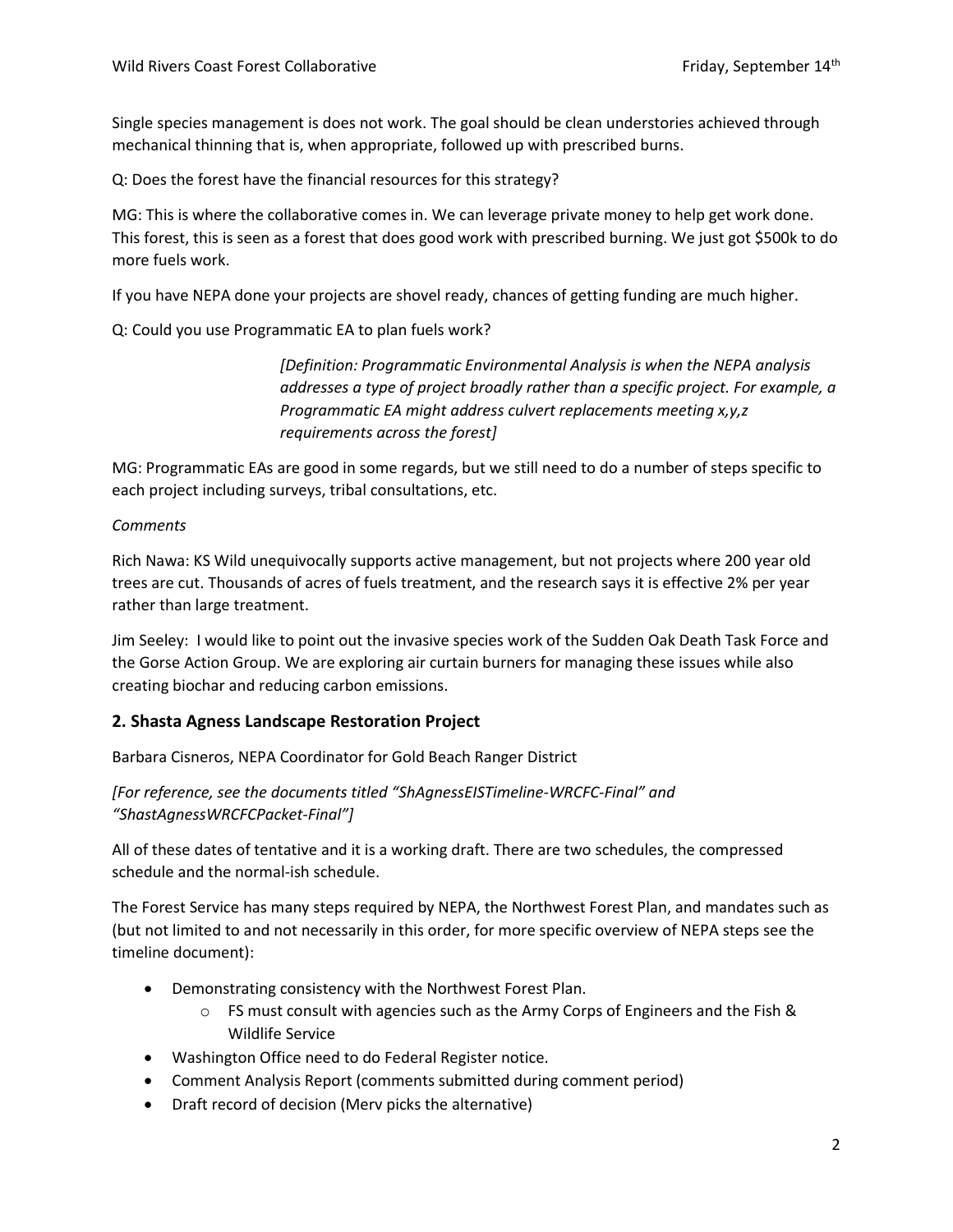- 45-day Objections Period followed by an Objections Resolution Period
- Ongoing tribal consultation

When you could have a decision?

7/31/2019 goal for signed Record of Decision (ROD).

### *Legal Designations about Impacts*

- Many projects have short term disturbances but long term benefits.
- "Likely Adverse" and "Take" are two legal terms.
- For Shasta Agness, there is probably going to be a "Likely Adverse" impacts, but not "Take"
- Owl take is a deal breaker for KS Wild.
- Forest Service is doing full disclosure about impacts, good and bad.

#### *What does the forest service expect from the collaborative?*

Collaborative Input during the comment period

- Provide comment letters that are as specific as possible
- Comment to official comment box, not staff emails.
- Please submit comments as early as possible.

MG: If you write a letter of support you get a seat at the table during any hearing. You can help defend it. The best projects is when you are having some say in how it gets managed.

*Caught up in NEPA: regulatory process can be highly technical for collaborative members/public*

- Is there a 1 pager about NEPA for local government and citizens?
- More than regulator process, how do we communicate why this project matters?
- Forest Collaborative could do a road show with local governments in the region
- Important to include Agness residents from the beginning

### **3. Post Chetco Bar Fire Restoration**

*[For reference, see the pdf titled Post Chetco Bar Fire Restoration Stratgy]*

Agency is changing how it deals with post-fire restoration.

This is not NEPA. This strategy is an assessment process about how we can best move forward. A fire restoration has 3 real components to it.

Post-fire environments continue to change over time.

This strategy will include assessment, project planning, and monitoring:

- Assessment: How is this going to burn in the future? What were the fire effects? Insects diseases other risks? Restoration opportunities? Where was the fire beneficial? The decision maker picks what we move forward on.
- Project Planning
	- o Danger trees, salvage already underway.